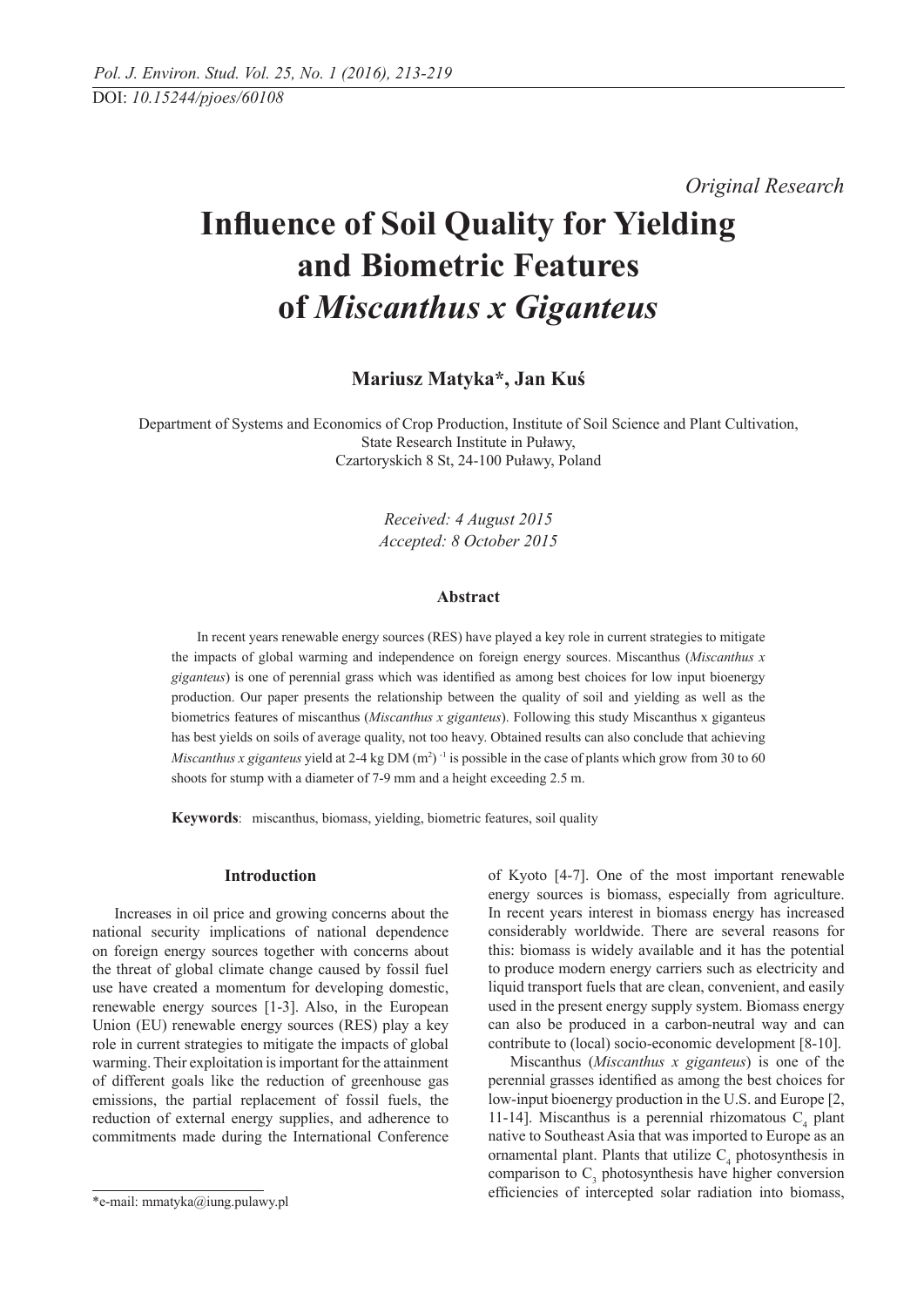higher nitrogen efficiency use, and increased water usage efficiency. Since the early 1970s miscanthus has been generating increasing research interest mainly as a nonfood crop for energy production and as a fibre for building materials, geotextiles, and paper. A single genotype is generally used for commercial production, including *Miscanthus x giganteus* [15, 16].

The growth and yield of miscanthus and other crops in a given habitat is controlled by the soil and weather conditions as the main environmental factors [17, 18].

Our paper presents the relationship between the quality of soil and yield as well as the biometrics features of miscanthus (*Miscanthus x giganteus*).

#### **Materials and Methods**

The one-factor experiment was established in 2007, which was treated as the year of compensatory and obtained yield was used for mulching carp, which serve to protect against the frost in winter, and the presented results are from 2008-14. The long-term experiment was located in the IUNG-PIB experimental station in Puławy  $(51°24'46,64"N; 21°57'56,43"E)$ , the quantitative experimental factor was the differing soil conditions.

In the experiment we considered the following soils:

- A fen brown soil with mechanical composition of ordinary dust
- B brown soil, light sandy loam on poorly sandy loam
- C brown soil generated from loess
- D brown soil, light sandy loam on heavy loam
- E brown soil, light loam on heavy loam
- F black soil, medium loam on heavy loam

*Miscanthus x giganteus* crops in the number of 3 pieces were planted on microplots  $1.5 \text{ m}^2$  and  $1.5 \text{ m}$  deep, of which the bottom was of the local bedrock (Fig. 1). Microplots were filled in 1973-74 with soils collected by levels from natural soil. Layers of soil to fill the microplots were removed and collected separately from the individual levels. During filling the plots preserved the natural arrangement of soil layers [19]. Each of the soils



microplots.

considered in the experiment were founded in triplicate  $(3 \times 1.5 \text{ m}^2)$ . In the years preceding the establishment of the experiment, the *Miscanthus x giganteus* object was used to research typical agricultural crops, mainly cereals.

In the first year of growth, plants were weeded by hand, and during all growing seasons we did not use chemical pesticides, which was possible because of the low risk posed by pests, diseases, and weeds. In the experiment we used the following doses of mineral fertilizers: N–120 kg·ha-1, P–30 kg·ha-1, K-80 kg·ha-1, Mg-5 kg·ha-1, and S-10 kg·ha-1. Harvest of plants and sampling for analysis was carried out after the growing season during one-day depending on the year in the months of November-December. The yield level, biometric features, and share of dry matter were described for all harvested plants individually.

The years of the experiment were characterized by varying weather conditions (Table 1).

Statistical analysis of results was performed using Statistica 9.0 software. During preparation of the database for analysis we removed the outliers and extremes data, and the level of significance adopted for analysis was  $p = 0.05$ . To determine the significance of differences we used the analysis of variance for a single factor, detailed by NIR test performed post hoc. Assumptions of normality and homogeneity of variance were compiled. Cluster analysis was performed using the method of k-means, and the regression equation was performed using the "backwards step" method. Variables in the cluster analysis and the regression equation were the yield of dry matter (dependent variable in the regression analysis), number of shoots for the plant, plant height, shoot diameter, share of leaves in dry matter yield, and the share of dry mass. Modeling of yield depending on the selected *Miscanthus x giganteus* biometric features was made using neural networks, which are part of a new statistic method known as "data mining."

### **Results and Discussion**

# Yield

Obtained results showed that *Miscanthus x giganteus* yields have a high range of variation both between years and soils (Fig. 2, Table 2, Table 3). In the analyzed years, the highest yields were obtained in the brown soil building forms of light sandy loam on heavy loam (D), slightly lower in the fen with brown soil mechanical composition of the ordinary dust (A) and brown soil generated from loess (C). Lowest yields were obtained in brown soil building from light loam on heavy loam (E) and brown soil building from light sandy loam on poorly sandy loam (B). However, the lowest yields were acquired in black soil building from medium loam on heavy loam (F). Also, cluster analysis performed for the soils, taking into account the obtained yield confirms this division (Table 5). The analysis showed *Miscantus x giganteus* yielding less on poor soil (B) and on soils of good quality, but Fig. 1. Scheme of *Miscanthus x giganteus* crop arrangement on the reason poor soil (B) and on solis of good quality, but too heavy (E, F). In the case of soil B, the low level of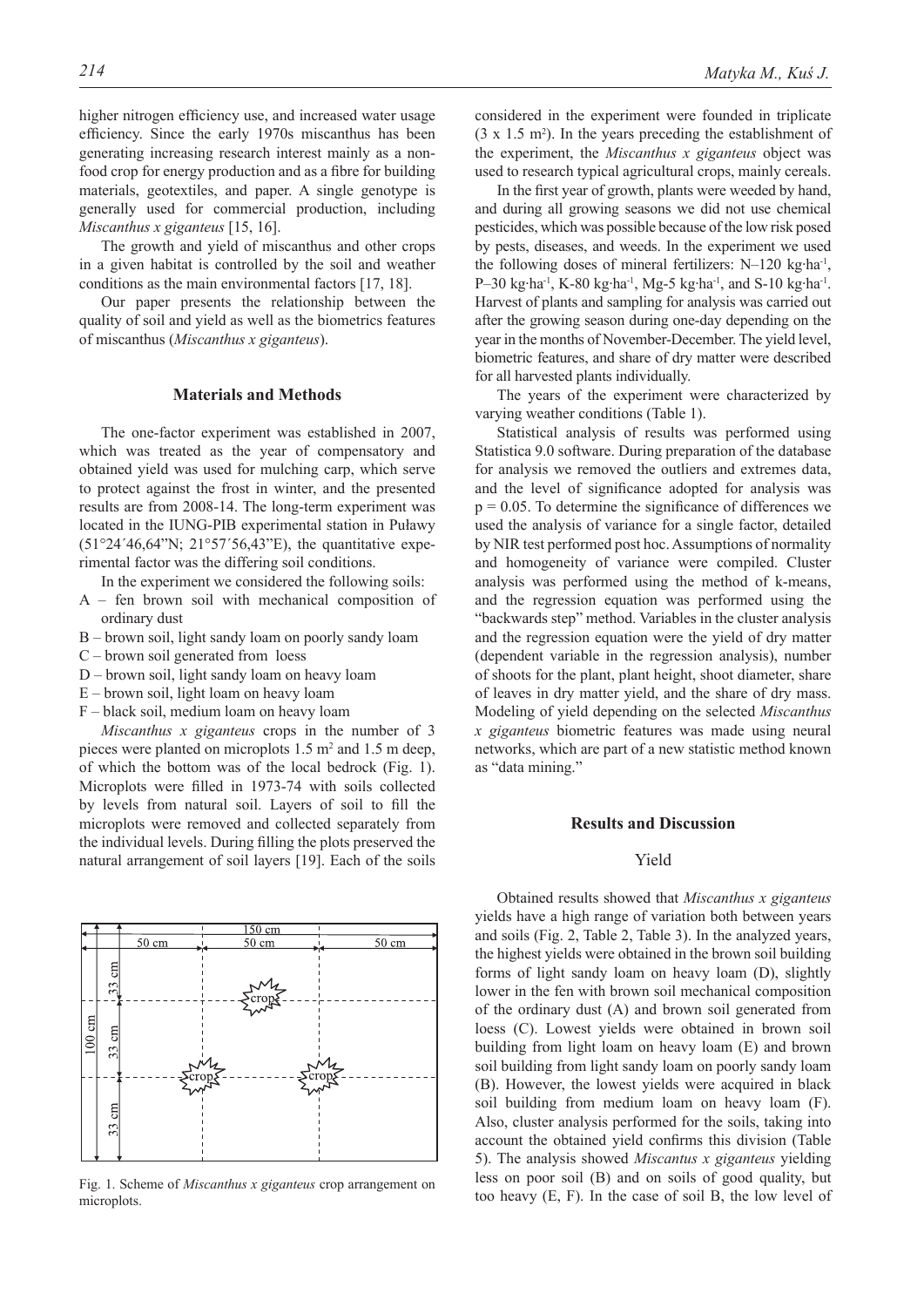| Month                          | I           | $\mathbf{I}$ | III    | IV           | V    | VI   | <b>VII</b> | <b>VIII</b> | IX   | $\mathbf X$ | XI       | XII    | Average<br>for year |
|--------------------------------|-------------|--------------|--------|--------------|------|------|------------|-------------|------|-------------|----------|--------|---------------------|
|                                | Temperature |              |        |              |      |      |            |             |      |             |          |        |                     |
| 2008                           | 0.9         | 2.6          | 3.9    | 9.4          | 13.5 | 18.2 | 18.8       | 18.6        | 12.5 | 9.9         | 5.1      | 1.4    | 9.6                 |
| 2009                           | $-2.6$      | $-0.7$       | 2.2    | 11.0         | 13.7 | 16.6 | 20.1       | 18.4        | 14.8 | 6.8         | 5.3      | $-1.1$ | 8.7                 |
| 2010                           | $-8.4$      | $-2.0$       | 3.2    | 9.3          | 14.3 | 18.3 | 22.1       | 20.2        | 12.2 | 5.5         | 6.5      | $-4.6$ | 8.1                 |
| 2011                           | $-0,5$      | $-3,7$       | 3,3    | 11,0         | 14,3 | 19,0 | 18,3       | 18,9        | 15,1 | 8,1         | 2,8      | 2,2    | 9,1                 |
| 2012                           | $-1,3$      | $-6,5$       | 4,9    | 9,9          | 15,6 | 17,7 | 21,4       | 19,0        | 15,0 | 8,3         | 5,7      | $-3,1$ | 8,9                 |
| 2013                           | $-3,4$      | $-0,6$       | $-1,5$ | 8,7          | 15,6 | 18,7 | 19,8       | 19,7        | 12,1 | 10,3        | 5,8      | 2,0    | 8,9                 |
| 2014                           | $-2,2$      | 1,9          | 6,7    | 10,8         | 14,3 | 16,4 | 20,9       | 18,3        | 14,6 | 9,5         | 4,9      | 0,6    | 9,7                 |
| Average for years<br>1871-2008 | $-3.3$      | $-2.3$       | 1.6    | 7.8          | 13.5 | 16.8 | 18.5       | 17.4        | 13.3 | 8.0         | 2.8      | $-1.3$ | 7.7                 |
| Rainfall in mm                 |             |              |        |              |      |      |            |             |      |             |          |        |                     |
| 2008                           | 43          | 16           | 52     | 46           | 95   | 77   | 92         | 82          | 69   | 44          | 21       | 41     | 679                 |
| 2009                           | 24          | 38           | 67     | $\mathbf{1}$ | 71   | 119  | 67         | 73          | 27   | 88          | 47       | 55     | 676                 |
| 2010                           | 29          | 35           | 25     | 17           | 107  | 58   | 54         | 89          | 113  | 14          | 66       | 32     | 638                 |
| 2011                           | 25          | 13           | 12     | 24           | 60   | 51   | 210        | 41          | 6    | 21          | $\theta$ | 29     | 492                 |
| 2012                           | 31          | 16           | 20     | 32           | 35   | 69   | 114        | 84          | 19   | 72          | 28       | 21     | 541                 |
| 2013                           | 40          | 29           | 34     | 37           | 85   | 82   | 31         | $\tau$      | 48   | 5           | 45       | 11     | 454                 |
| 2014                           | 39          | 19           | 31     | 58           | 172  | 95   | 66         | 117         | 14   | 22          | 21       | 36     | 690                 |
| Average for years<br>1871-2008 | 31          | 30           | 30     | 40           | 57   | 70   | 84         | 75          | 51   | 43          | 39       | 37     | 587                 |

Table 1. Weather conditions of experimental on the background of long-term average.

obtained yields can be explained by low ability for water retention, which is one of the most important yield factors. Soils E and F are characterized by a large share of floating fraction, which can also negatively influence the soil airwater relationship, especially in periods of high intensity of rainfall. Moreover, these soils during the spring, due to the "albedo" effect, warm up slowly, which delays the start of vegetation. In light of the obtained results it should be noted that the most suitable for *Miscanthus x giganteus* cultivation is soil of better quality but not too heavy.



Fig. 2. Variation of dry matter yield (kg DM  $(m^2)^{-1}$ ) of Miscanthus x giganteus depending on soil and year. \* Explanations: data marked with the same letters do not differ significantly at  $\alpha$  = 0.05; the significance of differences was calculated separately for each soil and for the mean values (for soil and year).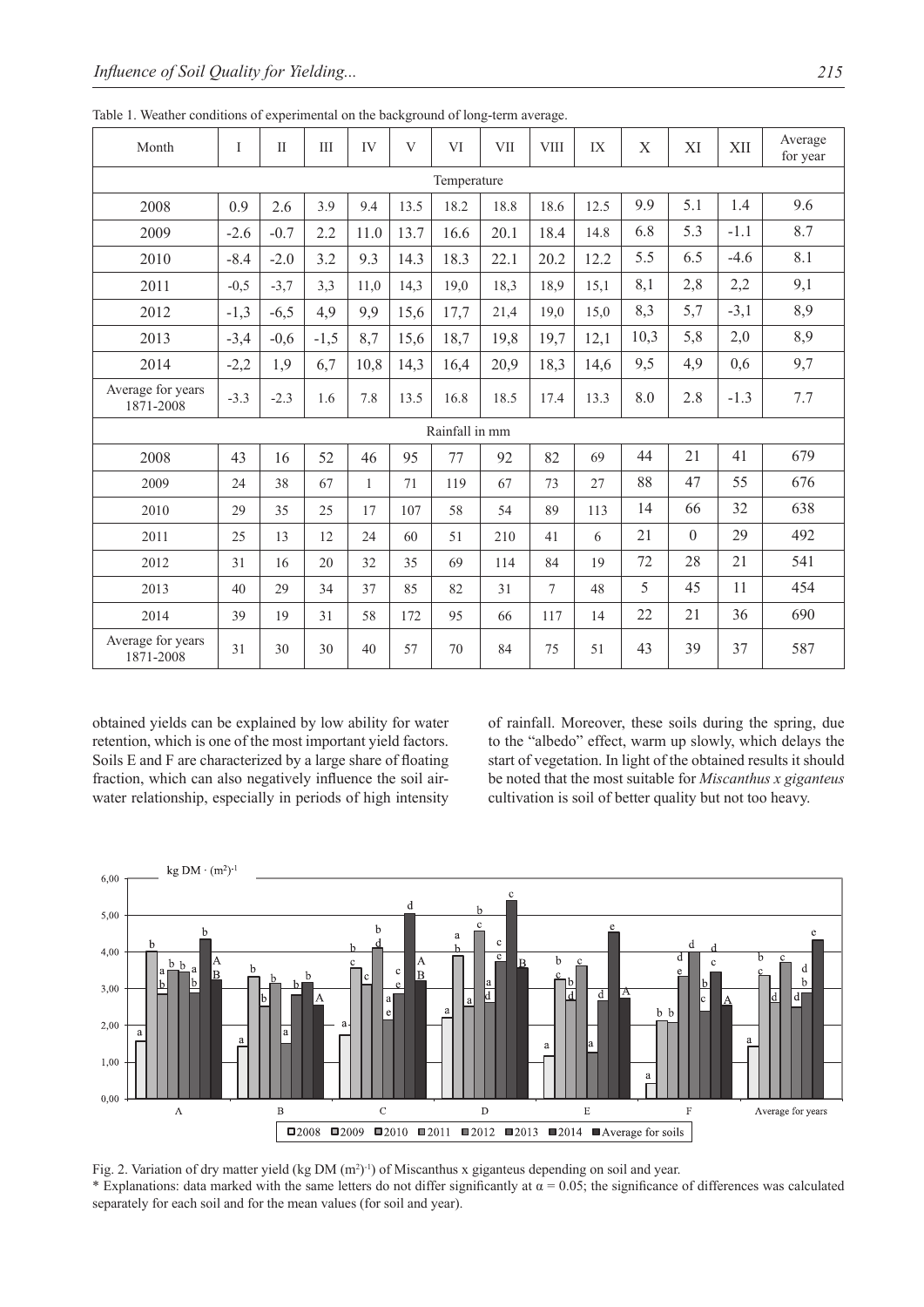| Types of soil | Yield<br>$(kg DM \cdot (m^2)^{-1})$ | Number of shoots for plant | Plant height<br>(m) | Shoot diameter<br>(mm) | The share of leaves<br>in d.m. yield $(\%)$ |
|---------------|-------------------------------------|----------------------------|---------------------|------------------------|---------------------------------------------|
| $\mathbf{A}$  | $3.2$ ab*                           | 44 bc                      | $2.3$ abc           | $8.0 \text{ ac}$       | $33$ ab                                     |
| B             | 2.6a                                | 38ab                       | $2.2$ abc           | 8.7 b                  | $34$ ab                                     |
| $\mathcal{C}$ | $3.2$ ab                            | 35a                        | 2.4 <sub>bc</sub>   | 8.7 b                  | $35$ ab                                     |
| D             | 3.6 <sub>b</sub>                    | 48c                        | 2.5c                | 8.3 ab                 | 31a                                         |
| E             | 2.7a                                | 38ab                       | $2.2$ ab            | 8.1 a                  | 35 <sub>b</sub>                             |
| F             | 2.5 <sub>b</sub>                    | 33a                        | 2.0a                | 7.5c                   | 39c                                         |
| Average       | 3.0                                 | 39                         | 2.3                 | 8.2                    | 35                                          |

Table 2. Yield and biometric features of *Miscanthus x giganteus* in different soils (average for the years 2008-14).

\*Explanations: data marked with the same letters do not differ significantly at  $\alpha$  = 0,05

Table 3. Yield and biometric features of *Miskanthus x giganteus* in different years (average for soils).

| Year    | Yield<br>$(kg DM \cdot (m^2)^{-1})$ | Number of shoots for plant | Plant height<br>(m) | Shoot diameter<br>(mm) | The share of leaves<br>in d.m. yield $(\% )$ |
|---------|-------------------------------------|----------------------------|---------------------|------------------------|----------------------------------------------|
| 2008    | $1.4a*$                             | 29a                        | 2.1a                | 7.0a                   | 37a                                          |
| 2009    | 3.4 <sub>bc</sub>                   | 44 b                       | 2.3 <sub>b</sub>    | 8.0 <sub>b</sub>       | 29 <sub>b</sub>                              |
| 2010    | 2.6d                                | 46 <sub>b</sub>            | $2.1$ ab            | 8.4 bc                 | $33$ ab                                      |
| 2011    | 3.7 ce                              | 45 <sub>b</sub>            | 2.7c                | 8.5 c                  | $33$ ab                                      |
| 2012    | 2.6d                                | 26a                        | 1.5d                | 8.1 bc                 | 49c                                          |
| 2013    | 2.9 <sub>bd</sub>                   | 40 <sub>b</sub>            | 2.7c                | 9.2d                   | 30 <sub>b</sub>                              |
| 2014    | 4.4e                                | 45 <sub>b</sub>            | 2.6c                | 8.4 bc                 | 32 <sub>b</sub>                              |
| Average | 3.0                                 | 39                         | 2.3                 | 8.2                    | 35                                           |

\*Explanations: data marked with the same letters do not differ significantly at  $\alpha$  = 0.05

Statistical analysis of the significance of differences also indicates that the obtained yields differ significantly depending on the soil (Table 2). The observed trends for the average of the seven years (2008-14) were also reflected in the observations for each year (Fig. 2). In addition, they conclude that *Miscathus x giganteus* yields differ between years, which is largely conditioned by weather conditions (Table 1). The lowest yields of *Miscanthus x giganteus*  were obtained in 2008, which was the second year of the experiment and which may need to fail in order to achieve the full potential of yielding plants, despite good weather conditions. The highest yields were obtained in 2014, when the course of the weather was favorable. The number and distribution of rainfall and temperature conditions in the following months have allowed the disclosure of yielding potential, which has *Miscantus x giganteus* as a crop of C4 photosynthesis type.

Reducing crop yields in 2012 and 2013 can be explained by a significantly more frosty February 2012, when the average monthly temperature was almost three times lower than the average for 1871-2008. This is probably what caused the damage to root stocks, which resulted in the reduction of yields in those years.

In experiments conducted in Eastern Europe dry matter (DM) yield of *Miscanthus x giganteus* ranged from about 10 to 14 t DM ha<sup>-1</sup> [20]. On the other hand, experiment yields in sandy soil were 23.4-29.9 t DM ha<sup>-1</sup> [21]. According to the simulations for Eastern Europe, dry matter yield of *Miscanthus* on very good soils can fluctuate from 17.7 to 21.8 t DM ha<sup>-1</sup> [22], while on good soils yields of dry matter could range from 12.9 to 17.1 t DM ha-1. Diverse production potential of *Miscanthus x giganteus* is also confirmed by the results of experiments conducted in Denmark 5-15 t DM ha<sup>-1</sup>, Germany 4.0-33.5 t DM ha<sup>-1</sup>, Great Britain 10-15 t DM ha<sup>-1</sup>, Switzerland 13-19 t DM ha<sup>-1</sup>, Austria 22 t DM ha<sup>-1</sup>, and Spain 14-34 t DM ha-1. The highest yields of *Miscanthus x giganteus* were achieved on irrigated plantations, which were 30-32 t DM ha<sup>-1</sup> in Italy, 44 t DM ha<sup>-1</sup> in Greece, 28 t DM ha<sup>-1</sup> in Turkey, and 49 t DM ha<sup>-1</sup> in France [13, 14, 23]. In the United States the yield fluctuated between one 9.3-16.0 t DM ha<sup>-1</sup> [24]. Research carried out in Germany showed lower yields on heavy soils [13]. In our experiment the yield ranged from about 10 to 14 t DM ha-1, depending on the soil, and 14 to 44 t DM ha<sup>-1</sup> depending on the year. Average yield was 30 t DM ha<sup>-1</sup>. Nevertheless, it should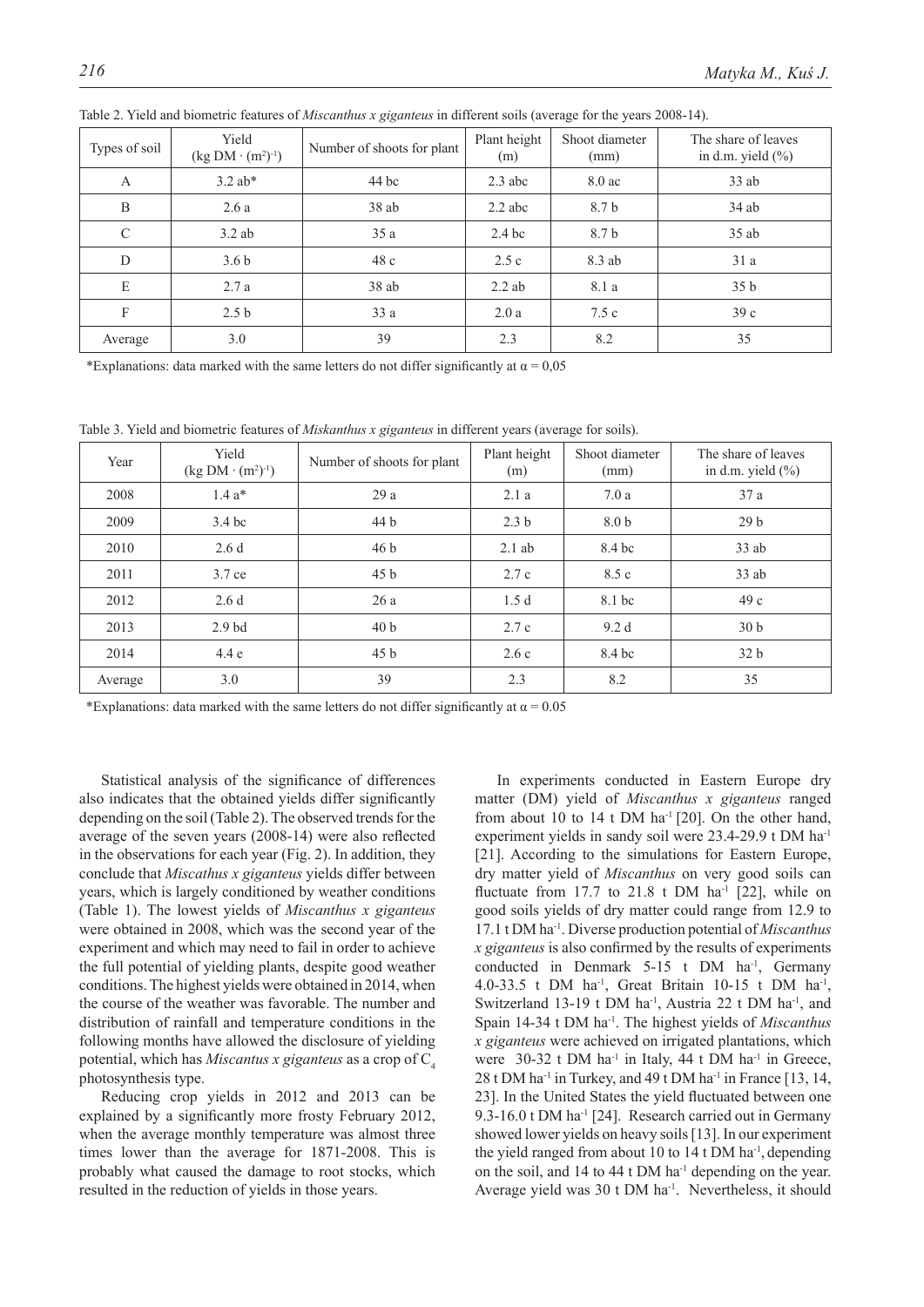| Types of soil | The share of dry mass $(\%)$ | Number of shoots for plant | Plant height<br>(m) | Shoot diameter<br>(mm) | The share of leaves<br>in d.m. yield $(\% )$ |
|---------------|------------------------------|----------------------------|---------------------|------------------------|----------------------------------------------|
| A             | $0.68*$                      | $0.51*$                    | 0.33                | $0.48*$                | $-0.45*$                                     |
| B             | 0.44                         | $0.52*$                    | $0.68*$             | $0.54*$                | $-0.31$                                      |
| $\mathcal{C}$ | $0.48*$                      | $0.69*$                    | $0.60*$             | 0.33                   | $-0.43$                                      |
| D             | $0.64*$                      | $0.62*$                    | 0.15                | 0.41                   | 0.01                                         |
| E             | $0.66*$                      | $0.62*$                    | $0.81*$             | 0.39                   | $-0.44*$                                     |
| F             | $0.63*$                      | $0.59*$                    | $0.47*$             | $0.59*$                | $-0.37$                                      |
| For all soils | $0.55*$                      | $0.61*$                    | $0.51*$             | $0.41*$                | $-0.39*$                                     |

Table 4. The correlation coefficient |r| between the yield of *Miscanthus x giganteus* (kg DM  $(m^2)^{-1}$ ) and selected biometric features in different soils (average of the years 2008-14).

\* correlations significant for  $\alpha$  <0.05

be noted that results of the microplots experiment should not be directly transferred to production conditions.

### Biometric Features

Substantial degree of variability depending on soil and year also characterized the biometric features of *Miscanthus x giganteus* (Tables 2, 3). The most preferred values of biometric features were characterized plants growing on brown soil building forms a light sandy loam on heavy loam (D) and brown fen soil (A). They had the largest number of shoots from plants and were one of the highest, but their diameter was lower than the average (Table 2). Furthermore, in the statistical analysis these soils were placed in the same cluster. Extremely adverse biometric parameters were characterized by crops growing on black soil (F) that had the lowest number of shoots from plant, with low height and diameter. In addition, crops growing in this soil were characterized by the highest share of leaves in dry mass yield, whose condition the low yields obtained.

Different features were characterized by the crops growing on brown soil building from light sandy loam on poorly sandy loam (B), brown soil generated from loess (C), and brown soil building forms a light loam on heavy loam (E) (Table 2). They had an average of 35 to 37 shoots from the plant, and height and diameter were similar to the average for all observations. It is important that in the case of these plants the share of leaves in the dry mass yield was equal to or lower than the average.

The lowest values for biometric features of *Miscanthus x giganteus* were obtained in 2008, which was the second year of the experiment. This confirms the conclusion made in the analysis of obtained DM yields, that crops in the second year of vegetation do not reach their full yield potential, and their stumps are not sufficiently developed. This process can be considered as completed in the third year of vegetation, which is confirmed by research results obtained between 2009 and 2010.

Obtained results concerning the diversification of biometric features are also confirmed by other authors [25].

# Relations between Yield and Biometric Features

Correlation analysis shows that the DM yield of *Miscanthus x giganteus* is dependent on other biometric features in different soils (Table 4). But in the vast majority have the strongest relationship between DM yield and the share of dry mass, number of shoots from the plant, and their height.

This is confirmed also by being generated on the basis of these results in a mathematical model of *Miscanthus x giganteus* yield, which is based on the multiple regression equation. In addition to the above-mentioned features, this model also takes into account the height of plant shoots:



Fig. 3. The yielding model for *Miscanthus x giganteus* determined by number of shoots and their height.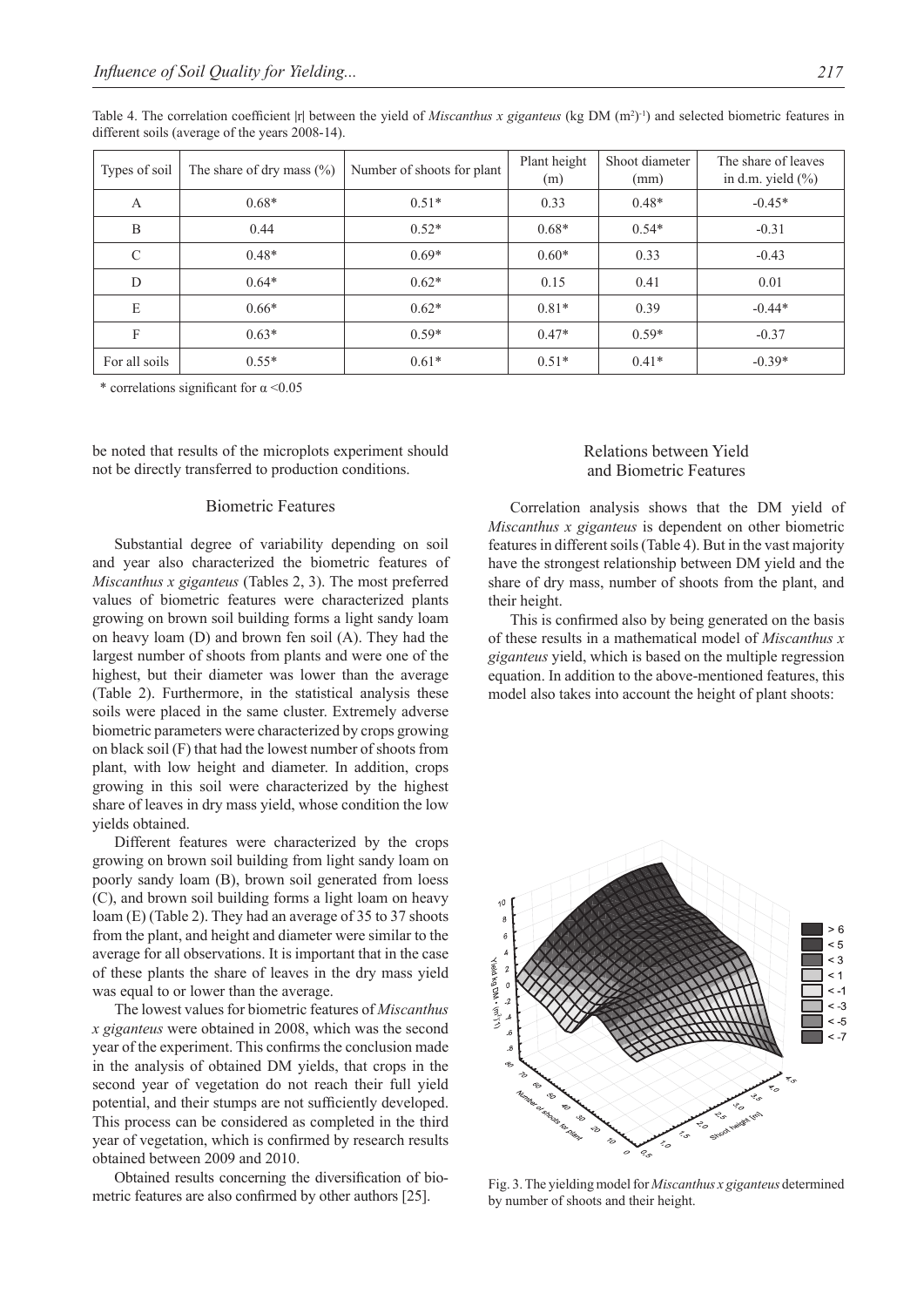

Fig. 4. The yielding model for *Miscanthus x giganteus* determined by shoot diameter and height.



Fig. 5. The yielding model for *Miscanthus x giganteus* determined by number of stems and their diameter.

$$
y = -4.19 + 6.92 \cdot X_1 + 0.03 \cdot X_2 + 0.64 \cdot X_3
$$
  

$$
R^2 = 0.62
$$

…where:

 $y$  – yield kg DM  $(m^2)^{-1}$ ,

- $X_1$  the share of dry mass [%],
- $X_2$  number of shoots for plant,

 $X_3$  – plant height (m).

To further explain the relationship between the yield of *Miscanthus x giganteus* and its biometric features we used modeling with neural networks, which are part of the aforementioned data mining (Figs 3-5). Analysis of

| Criteria for allocation         | Data cluster I | Data cluster II |
|---------------------------------|----------------|-----------------|
| Yield and biometric<br>features | $A, D^*$       | B, C, E, F      |
| Yield                           | B, E, F        | A, C, D         |
| Biometric features              | A, D           | B, C, E, F      |

Table 5. The results of cluster analysis (k-means method) for the soils, taking into account different criteria for allocation.

\* type of soil

the results shows that the achievement of *Miscanthus x*  giganteus yield in level 2-4 kg DM  $(m^2)$ <sup>-1</sup>, regardless of the soil, is possible when plants have the following biometric features:

- Number of shoots per plant  $=$  <30-60 $<$
- Shoot diameter (mm)  $=$  <7-9 $<$
- Plant height (m)  $=$  >2.5

These results, in addition to the nature of cognition, may serve as a benchmark for further work on the selection and breeding of new genotypes of miscanthus.

Cluster analysis showed that the division into cluster by the criteria of yield, biometric features, and all the parameters together converge (Table 5). This allows for the conclusion that the level of obtained yield is largely determined by biometric features.

Jeżowski [26], in research on the various clones of *Miscanthus,* showed that the yield of dry matter was significantly positively correlated with the diameter of the rootstocks and indirectly with a number of shoots, a correlation coefficient that increased with plant age of about 0.8 to 0.9. Angelini et al. [27], in a more than 10 year study, also described a significant correlation between the dry matter yield of *Miscanthus x giganteus* and the number of shoots from the rootstocks, for which the value of the correlation coefficient was 0.75.

# **Conclusions**

Following this study it was found that to obtain high yields *Miscanthus x giganteus* don't need cultivation on the best agricultural soils. This plant has best yields on soils of average quality, not too heavy. This is particularly important from the standpoint of competition for land resources between production for food and energy. The obtained results show that the introduction of this plant to cultivation should not restrict the area of land for food production to the best quality only.

Analysis of the obtained results can also conclude that *Miscanthus x giganteus* crops achieve full potential yield, regardless of the soil, from the third year of vegetation.

Achieving yield at 2-4 kg DM  $(m^2)$ <sup>-1</sup>, it is possible in the case of plants that grow from 30 to 60 shoots for stump with a diameter of 7-9 mm and a height exceeding 2.5 m.